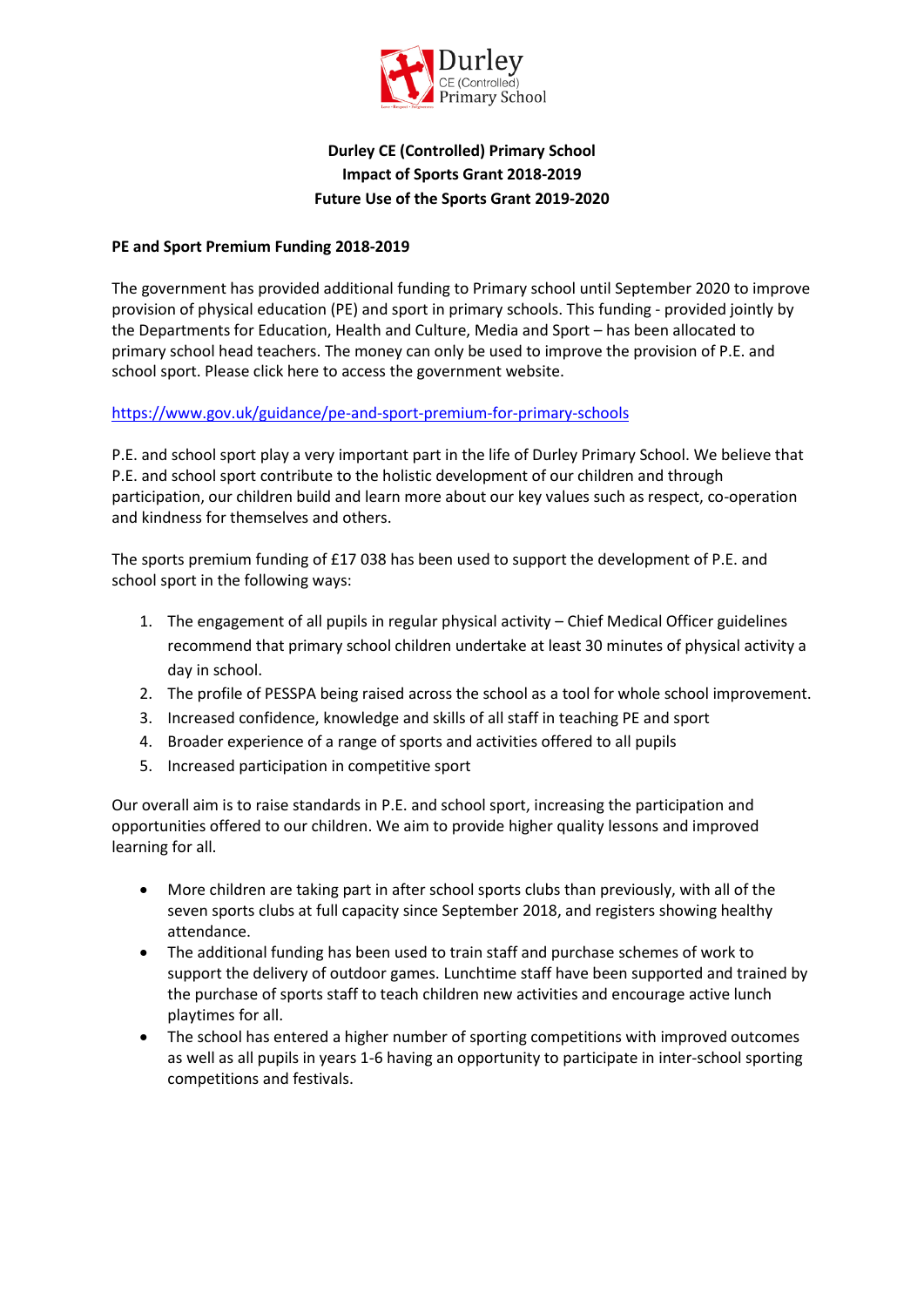# **Sports Grant Summary of Expenditure and Impact 2018-2019**

| Total Number of Pupils on role             | 122    |
|--------------------------------------------|--------|
|                                            | £17038 |
| Amount received for Sports Grant 2018-2019 |        |

Key Indicators of spending:

- 1. Encourage more pupils to be regularly active in their daily, outdoor playtimes and walking to and from school.
- 2. Achieve the Gold Standard Active Mark for PE
- 3. Provide quality assured professional development opportunities for teachers, enabling quality teaching and learning for all children
- 4. Further resource sport at Key Stage 1 and 2. Provide a broader range of after school sporting activities.
- 5. Enable more pupils in all age groups to take part in competitive sport either inter-school or intra-school competitions through subsidised, half termly key stage competitions and competitions across the pyramid of schools.

| Item/Project                                                                                                                                                                                                                                                                                                                                               | Cost                                                                                                                     | Initiative                                                                                                                                                                                                                                                                                                                                                                                                                                                                                                                                                                                                                               | Impact                                                                                                                                                                                                                                                                                                         |
|------------------------------------------------------------------------------------------------------------------------------------------------------------------------------------------------------------------------------------------------------------------------------------------------------------------------------------------------------------|--------------------------------------------------------------------------------------------------------------------------|------------------------------------------------------------------------------------------------------------------------------------------------------------------------------------------------------------------------------------------------------------------------------------------------------------------------------------------------------------------------------------------------------------------------------------------------------------------------------------------------------------------------------------------------------------------------------------------------------------------------------------------|----------------------------------------------------------------------------------------------------------------------------------------------------------------------------------------------------------------------------------------------------------------------------------------------------------------|
| 1. The engagement of all<br>pupils in regular physical<br>activity - Chief Medical<br>Officer guidelines recommend<br>that primary school children<br>undertake at least 30 minutes<br>of physical activity a day in<br>school.<br>Encourage more pupils to be<br>regularly active in their daily,<br>outdoor playtimes and walking<br>to and from school. | 30 hours of PE<br>specialist time<br>£6000<br>Improved cycle<br>storage £500                                             | In support of the school travel<br>plan, encourage more pupils to<br>walk to school through setting<br>up a walking bus taking in<br>footpaths across the village and<br>pavement routes. Offer free<br>breakfast for participating pupils.<br>Send out survey monkey to<br>establish views and impact<br>Park and stride encouragement.<br>Improved Cycle/scooter storage.<br>Whole school sponsored sport<br>R and R support lunchtime<br>sporting activities introducing<br>new sports for all pupils. 3 times<br>a week in addition to 2xPE<br>lessons each week ensuring all<br>children have at least 30 minutes<br>daily activity | Increased support with pupils<br>walking to school all or part of<br>the way - particularly in the drier<br>weather! An increase from the<br>present 18 cars parked at Quob<br>most days and 5 at Memorial<br>Hall.<br>Increased pupil (and parent)<br>participation in weekly sports<br>clubs outside school. |
| 2: The profile of PESSPA being<br>raised across the school as a<br>tool for whole school<br>improvement.<br>Achieve the Gold Standard<br><b>Active Mark for PE</b>                                                                                                                                                                                         |                                                                                                                          | Lunchtime sports clubs to<br>prepare pupils for competitive<br>matches in a wide range of<br>sports.<br>All KS2 pupils having the<br>opportunity to take part in<br>competitive inter school sport.                                                                                                                                                                                                                                                                                                                                                                                                                                      | All areas of Active mark for sport<br>achieved at Gold Standard level.                                                                                                                                                                                                                                         |
| 3: Increased confidence,<br>knowledge and skills of all<br>staff in teaching PE and sport<br>Provide quality assured<br>professional development<br>opportunities for teachers,<br>enabling quality teaching and<br>learning for all children                                                                                                              | 20 hours of<br>specialist gymnastics<br>time<br>£4500<br>7 hours of specialist<br>swimming instructor<br>time £200 coach | Professional gymnastics coach<br>teaching to all KS2 classes acting<br>as weekly staff training and<br>support to enhance skills.<br>Swimming instructors teaching<br>staff new techniques to<br>encourage water confidence.<br>Focus on pupils meeting the end<br>of KS2 swimming requirements.                                                                                                                                                                                                                                                                                                                                         | Increased number of pupils<br>participating in sport outside<br>school having been enthused by<br>higher quality sports tuition<br>within school.<br>Focused pupils representing the<br>school at Dodgeball.                                                                                                   |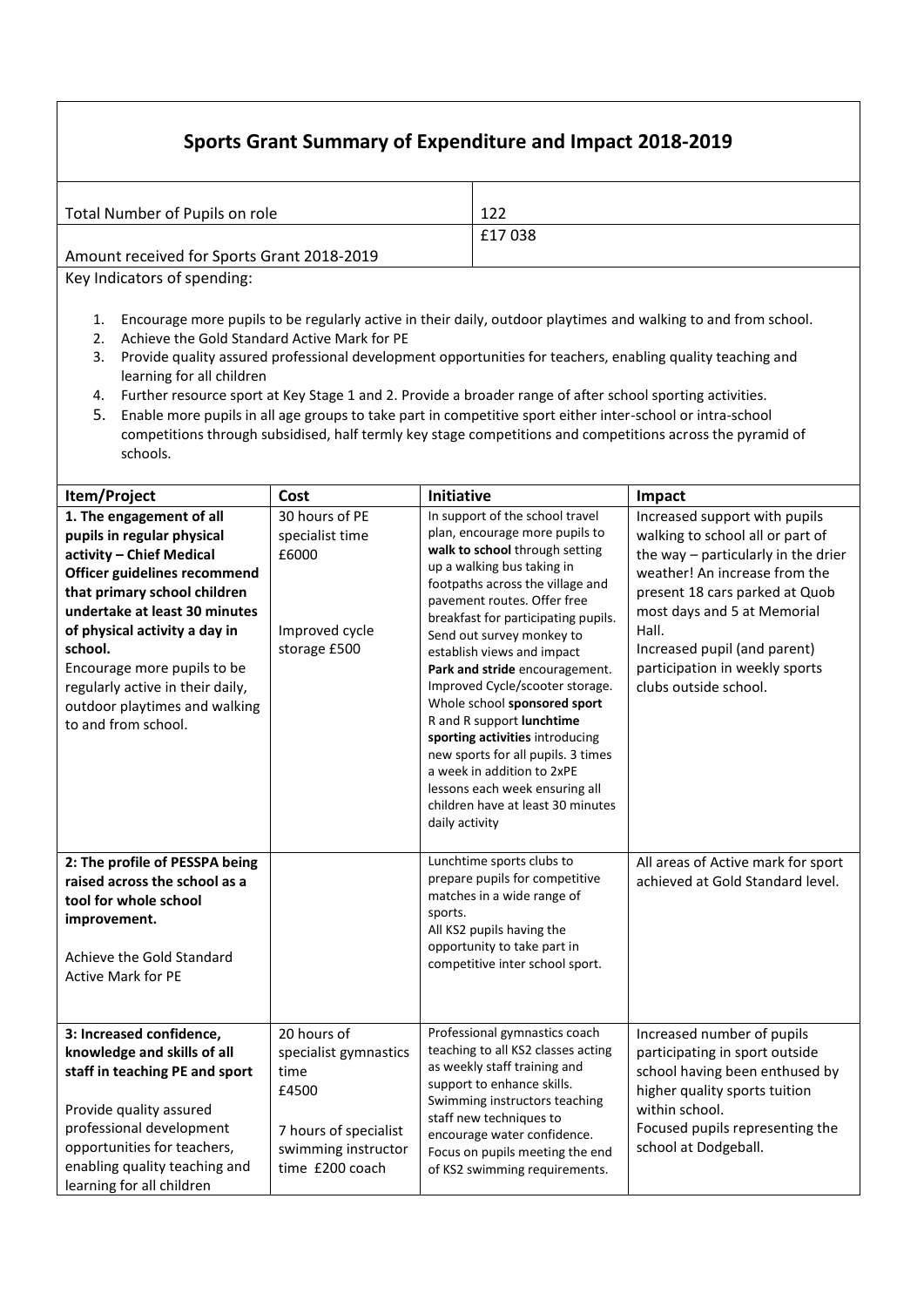|                                                                                                                                                                                                                                                                                                               | instructor subsidy<br>£1000                                                                             | R and R sports coaches develop<br>staff skills for teaching sport at<br>KS1.<br>Pupils taught dodgeball by<br>specialist with support from staff<br>member. Children enjoying the<br>sport given a chance to compete.                                                                                                                                                                                                                                                                                                             |                                                                                                                                                                                                                                                                                                                                                                                                         |
|---------------------------------------------------------------------------------------------------------------------------------------------------------------------------------------------------------------------------------------------------------------------------------------------------------------|---------------------------------------------------------------------------------------------------------|-----------------------------------------------------------------------------------------------------------------------------------------------------------------------------------------------------------------------------------------------------------------------------------------------------------------------------------------------------------------------------------------------------------------------------------------------------------------------------------------------------------------------------------|---------------------------------------------------------------------------------------------------------------------------------------------------------------------------------------------------------------------------------------------------------------------------------------------------------------------------------------------------------------------------------------------------------|
| 4: Broader experience of a<br>range of sports and activities<br>offered to all pupils<br>Further resource sport at Key<br>Stage 1 and 2. Provide a<br>broader range of within and<br>after school sporting activities.                                                                                        | Team training from<br>specialist<br>introducing new<br>sports £ 2000<br>Resources<br>purchased<br>£1000 | Subsidised sports clubs for pupils<br>to encourage wider participation.<br>Clubs:- Tag rugby, football,<br>gymnastics, netball, basketball,<br>cross country.<br>Purchase of balls, bibs, additional<br>storage, football posts, socks,<br>shorts. New kit for KS1. Netball<br>posts.                                                                                                                                                                                                                                             | Participation in indoor athletics,<br>dodge ball, table tennis, cross<br>country team competitions,<br>swimming gala (WCPSC),<br>gymnastics competition,                                                                                                                                                                                                                                                |
| 5: Increased participation in<br>competitive sport<br>Enable more pupils in all age<br>groups to take part in<br>competitive sport either inter-<br>school or intra-school<br>competitions through<br>subsidised, half-termly key<br>stage competitions and<br>competitions across the<br>pyramid of schools. | Subsidies for before<br>and after school<br>activities<br>£1500                                         | Weekly competitive fixtures for<br>pupils Y1-6 in range of sports.<br>Additional level 2 area sports<br>competitions in range of sports<br>e.g. basketball, hockey,<br>swimming, tag rugby, netball,<br>football (girls and boys), cross<br>country, gymnastics, cricket,<br>athletics, rounders.<br>Development of sports leaders in<br>Years 5 and 6 to set up KS1<br>competitions as the end of a<br>taught unit. (half termly) E.g.<br>football festival.<br>Increased after school and before<br>school sporting activities. | Increased success in competitive<br>sport and higher skill level.<br>Wider participation in<br>competitive sport with all pupils<br>at KS2 taking part in at least one<br>competition outside school.<br>All pupils involved in school based<br>sports competitions.<br>Year % swimming team finished<br>in 4 <sup>th</sup> place at Hampshire games<br>and gymnastics team finished in<br>$2nd$ place. |

### **How will the PE and Sport Premium Funding 2019-2020 be spent?**

In 2019-2020, the sports premium funding allocation to each Primary school with 17 or more eligible pupils received £16,000 and an additional payment of £10 per pupil totalling £17 038.

The funding will be used to continue to fund improvements to the provision of PE and sport for the benefit of all pupils at Durley Primary school, so that they develop healthy lifestyles. We work hard to achieve our sports and PE action plan to further develop PE provision across the school. Our statement covers the 5 key indicators of:

- The engagement of all pupils in regular physical activity Chief Medical Officer guidelines recommend that primary school children undertake at least 30 minutes of physical activity a day in school.
- The profile of PESSPA being raised across the school as a tool for whole school improvement.
- Increased confidence, knowledge and skills of all staff in teaching PE and sport
- Broader experience of a range of sports and activities offered to all pupils
- Increased participation in competitive sport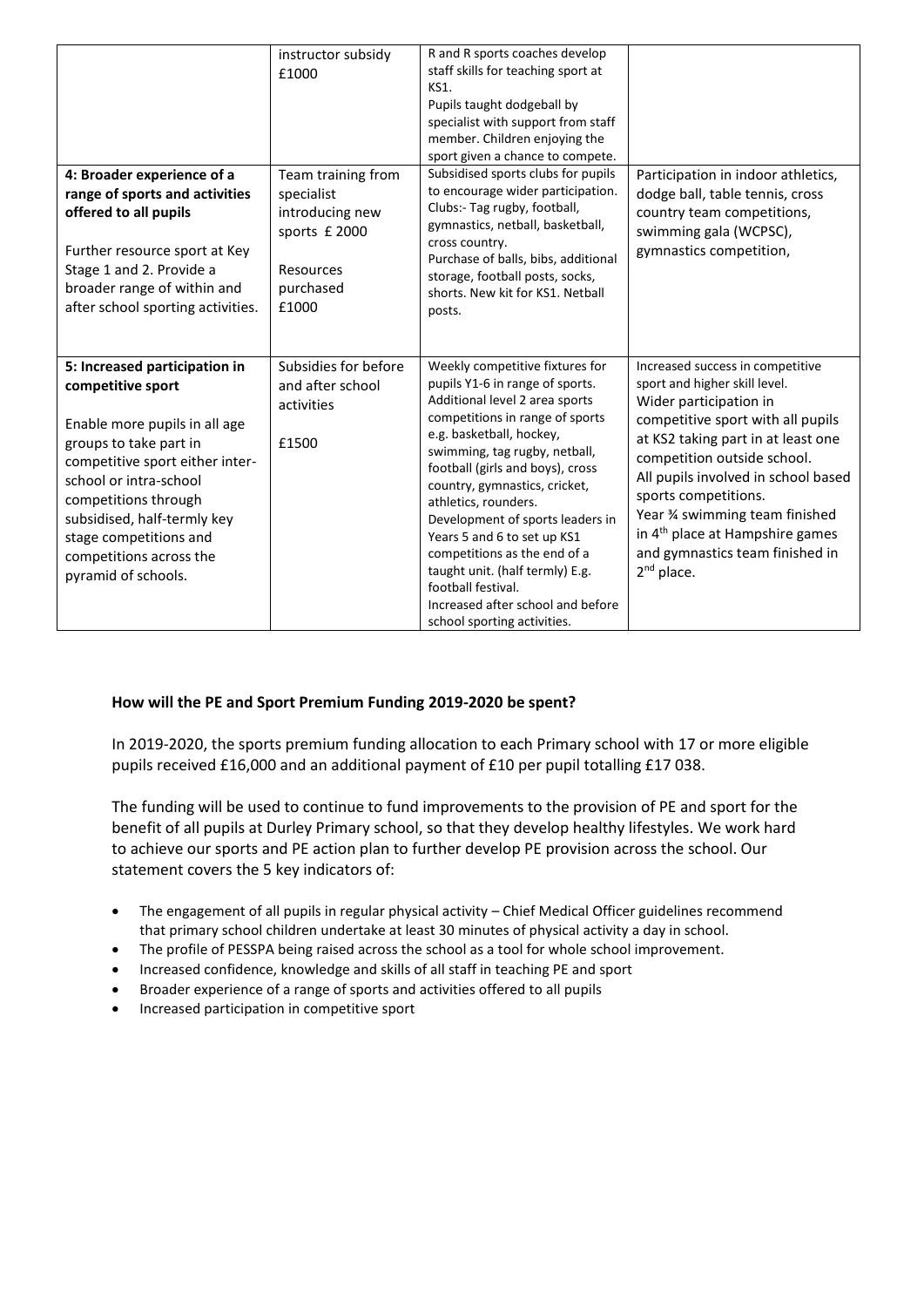|                                                                                                                 | Sports Grant Summary of Expenditure and Predicted Impact 2019-2020                                                                                                                                                                          |                                                                                                                |  |
|-----------------------------------------------------------------------------------------------------------------|---------------------------------------------------------------------------------------------------------------------------------------------------------------------------------------------------------------------------------------------|----------------------------------------------------------------------------------------------------------------|--|
|                                                                                                                 | Total Number of Pupils on role                                                                                                                                                                                                              | 122                                                                                                            |  |
|                                                                                                                 |                                                                                                                                                                                                                                             | £17038                                                                                                         |  |
|                                                                                                                 | Amount received for Sports Grant 2018-2019                                                                                                                                                                                                  |                                                                                                                |  |
|                                                                                                                 | Key Indicators of spending:                                                                                                                                                                                                                 |                                                                                                                |  |
|                                                                                                                 |                                                                                                                                                                                                                                             |                                                                                                                |  |
| 1.                                                                                                              |                                                                                                                                                                                                                                             | Encourage more pupils to be regularly active in their daily, outdoor playtimes and walking to and from school. |  |
| 2.                                                                                                              | Achieve the Gold Standard Active Mark for PE                                                                                                                                                                                                |                                                                                                                |  |
| 3.                                                                                                              |                                                                                                                                                                                                                                             | Provide quality assured professional development opportunities for teachers, enabling quality teaching and     |  |
|                                                                                                                 | learning for all children                                                                                                                                                                                                                   |                                                                                                                |  |
| Further resource sport at Key Stage 1 and 2. Provide a broader range of after school sporting activities.<br>4. |                                                                                                                                                                                                                                             |                                                                                                                |  |
| 5.                                                                                                              | Enable more pupils in all age groups to take part in competitive sport either inter-school or intra-school<br>competitions through subsidised, half termly key stage competitions and competitions across the Wyvern<br>cluster of schools. |                                                                                                                |  |

| Item/Project                                                                                                                                                                                                                                                                                                                                               | Cost                                       | Initiative                                                                                                                                                                                                                                                                                                                                                                                                                                                                                                                                                                                                                                                                                                                                                                                                                                                                                                                                           | <b>Projected Impact</b>                                                                                                                                                                                                               |  |  |
|------------------------------------------------------------------------------------------------------------------------------------------------------------------------------------------------------------------------------------------------------------------------------------------------------------------------------------------------------------|--------------------------------------------|------------------------------------------------------------------------------------------------------------------------------------------------------------------------------------------------------------------------------------------------------------------------------------------------------------------------------------------------------------------------------------------------------------------------------------------------------------------------------------------------------------------------------------------------------------------------------------------------------------------------------------------------------------------------------------------------------------------------------------------------------------------------------------------------------------------------------------------------------------------------------------------------------------------------------------------------------|---------------------------------------------------------------------------------------------------------------------------------------------------------------------------------------------------------------------------------------|--|--|
| 1. The engagement of all<br>pupils in regular physical<br>activity - Chief Medical<br>Officer guidelines recommend<br>that primary school children<br>undertake at least 30 minutes<br>of physical activity a day in<br>school.<br>Encourage more pupils to be<br>regularly active in their daily,<br>outdoor playtimes and walking<br>to and from school. | 30 hours of PE<br>specialist time<br>£6000 | In support of the school travel<br>plan, encourage more pupils to<br>walk to school through making it<br>a safer route. Funding from a<br>grant to put in school flashing<br>signs and crossing to Quob will to<br>be used as a hook for<br>encouragement for more families<br>to park and stride to school.<br>Launch of a walking bus taking in<br>footpaths across the village,<br>crossing from Quob and<br>pavement routes. Send out<br>survey monkey to establish views<br>and impact.<br>Whole school sponsored sport<br>event with older pupils<br>supporting younger ones.<br>R and R support lunchtime<br>sporting activities introducing<br>new sports for all pupils. 3 times<br>a week in addition to 2xPE<br>lessons each week ensuring all<br>children have at least 30 minutes<br>daily activity<br>Year 3 and 4 swimming lessons to<br>encourage families to take their<br>children swimming beyond the<br>school swimming lessons. | Increased use of parking at Quob<br>and park and stride. An increase<br>from the present 20 cars parked<br>at Quob most days and 5 at<br>Memorial Hall.<br>Increased pupil participation in<br>weekly sports clubs outside<br>school. |  |  |
| 2: The profile of PESSPA<br>(Physical Education, School<br><b>Sport and Physical Activity)</b><br>being raised across the school<br>as a tool for whole school<br>improvement.<br>Achieve the Gold Standard<br><b>Active Mark for PE</b>                                                                                                                   |                                            | Lunchtime sports clubs to<br>prepare pupils for competitive<br>matches in a wide range of sports<br>as well as encouraging others to<br>participate.<br>All KS2 pupils having the<br>opportunity to take part in<br>competitive inter school sport.<br>Additional sports festivals and<br>competitions for children at KS1.<br>Introducing the daily mile across<br>the school.                                                                                                                                                                                                                                                                                                                                                                                                                                                                                                                                                                      | All areas of Active mark for sport<br>achieved at Gold Standard level<br>to achieve the platinum standard<br>(Gold for 5 years)<br>Children build up their fitness and<br>stamina through the daily mile.                             |  |  |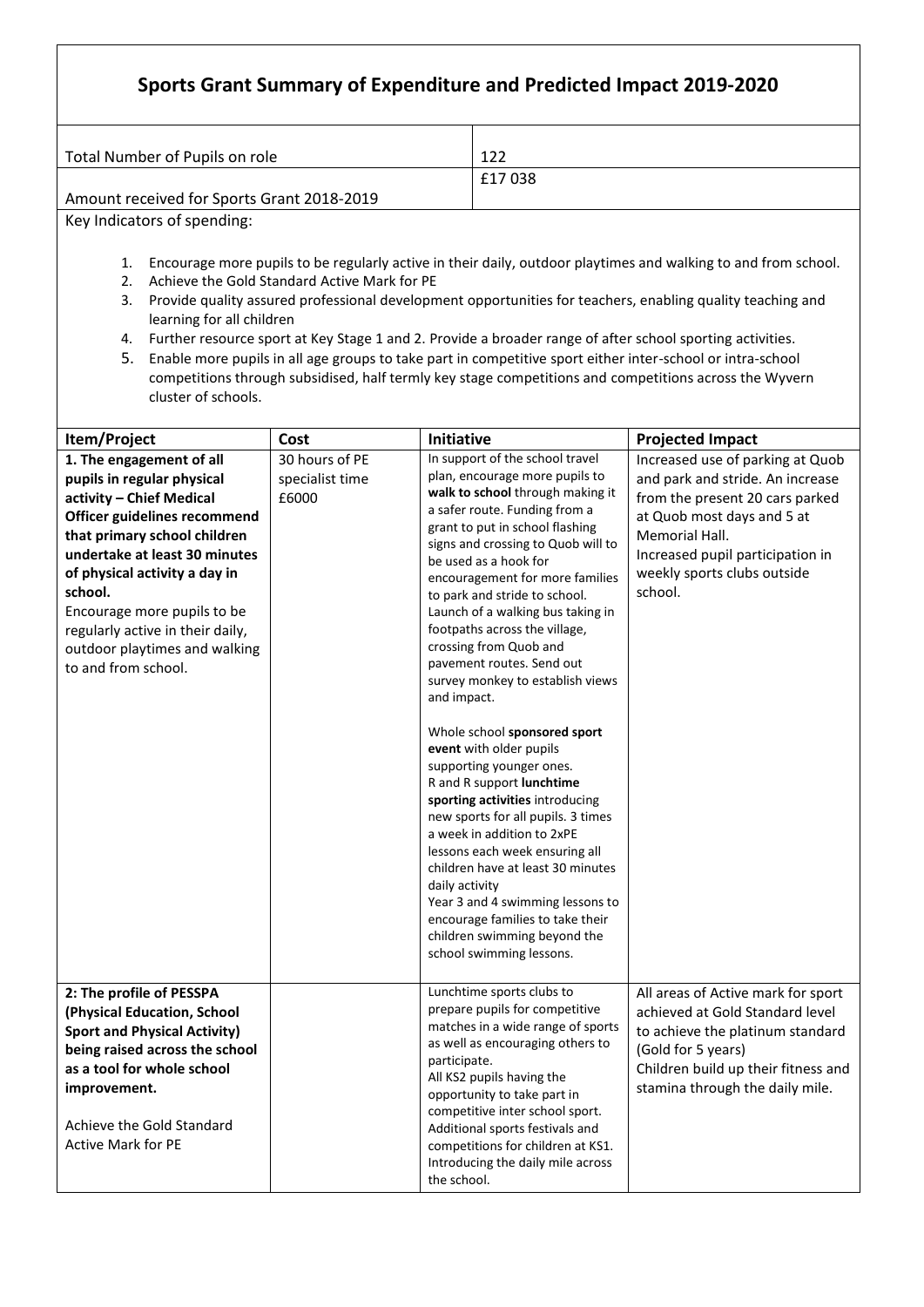| 3: Increased confidence,<br>knowledge and skills of all<br>staff in teaching PE and sport<br>Provide quality assured<br>professional development<br>opportunities for teachers,<br>enabling quality teaching and<br>learning for all children                                                                 | 20 hours of<br>specialist gymnastics<br>time<br>£4500<br>7 hours of specialist<br>swimming instructor<br>time £200 coach<br>instructor subsidy<br>£1000 | Professional gymnastics coach<br>teaching to Year 6 pupils acting<br>as weekly staff training and<br>support to enhance skills.<br>Swimming instructors teaching<br>staff new techniques to<br>encourage water confidence.<br>Focus on pupils meeting the end<br>of KS2 swimming requirements.<br>R and R sports coaches develop<br>staff skills for teaching sport at<br>KS1.<br>Sports coach to support staff in<br>teaching KS2 outdoor physical<br>education. | Increased number of pupils at<br>KS1 and 2 participating in sport<br>outside school having been<br>enthused by higher quality sports<br>tuition within school.                                       |
|---------------------------------------------------------------------------------------------------------------------------------------------------------------------------------------------------------------------------------------------------------------------------------------------------------------|---------------------------------------------------------------------------------------------------------------------------------------------------------|-------------------------------------------------------------------------------------------------------------------------------------------------------------------------------------------------------------------------------------------------------------------------------------------------------------------------------------------------------------------------------------------------------------------------------------------------------------------|------------------------------------------------------------------------------------------------------------------------------------------------------------------------------------------------------|
| 4: Broader experience of a<br>range of sports and activities<br>offered to all pupils<br>Further resource sport at Key<br>Stage 1 and 2. Provide a<br>broader range of within and<br>after school sporting activities.                                                                                        | Team training from<br>specialist<br>introducing new<br>sports £ 2000<br>Resources<br>purchased<br>£1000                                                 | Subsidised sports clubs for pupils<br>to encourage wider participation.<br>Clubs:- Tag rugby, football,<br>gymnastics, netball, basketball,<br>cross country.<br>Purchase of balls, bibs, additional<br>storage, football posts, socks,<br>shorts. New kit for KS1. Netball<br>posts.                                                                                                                                                                             | Participation in indoor athletics,<br>dodge ball, table tennis, cross<br>country team competitions,<br>swimming gala (WCPSC),<br>gymnastics competition,                                             |
| 5: Increased participation in<br>competitive sport<br>Enable more pupils in all age<br>groups to take part in<br>competitive sport either inter-<br>school or intra-school<br>competitions through<br>subsidised, half-termly key<br>stage competitions and<br>competitions across the<br>pyramid of schools. | Subsidies for before<br>and after school<br>activities<br>£1500                                                                                         | Weekly competitive fixtures for<br>pupils Y1-6 in range of sports.<br>Additional level 2 area sports<br>competitions in range of sports<br>e.g. basketball, hockey,<br>swimming, tag rugby, netball,<br>football (girls and boys), cross<br>country, gymnastics, cricket,<br>athletics, rounders etc.<br>Development of sports leaders in<br>Years 5 and 6 to set up KS1<br>competitions as the end of a<br>taught unit. (half termly) E.g.<br>football festival. | Increased success in competitive<br>sport and higher skill level.<br>Wider participation in<br>competitive sport with all pupils<br>at KS2 taking part in at least one<br>competition outside school |

## **Year 6 Swimming Achievement**

| Meeting Year 6 national curriculum requirements for swimming<br>and water safety                                                                                                                                                                                  | <b>July 2017</b> | <b>July 2018</b> | <b>July 2019</b> |
|-------------------------------------------------------------------------------------------------------------------------------------------------------------------------------------------------------------------------------------------------------------------|------------------|------------------|------------------|
| What percentage of your current Year 6 cohort swim competently,<br>confidently and proficiently over a distance of at least 25 metres?<br>N.B. Even though your children may swim in another year please<br>report on their attainment on leaving primary school. | 94%              | 81.25%           | 94%              |
| What percentage of your current Year 6 cohort use a range of<br>strokes effectively [for example, front crawl, backstroke and<br>breaststroke]?                                                                                                                   | 94%              | 81.25%           | 94%              |
| What percentage of your current Year 6 cohort perform safe self-<br>rescue in different water-based situations?                                                                                                                                                   | 94%              | 81.25%           | 94%              |